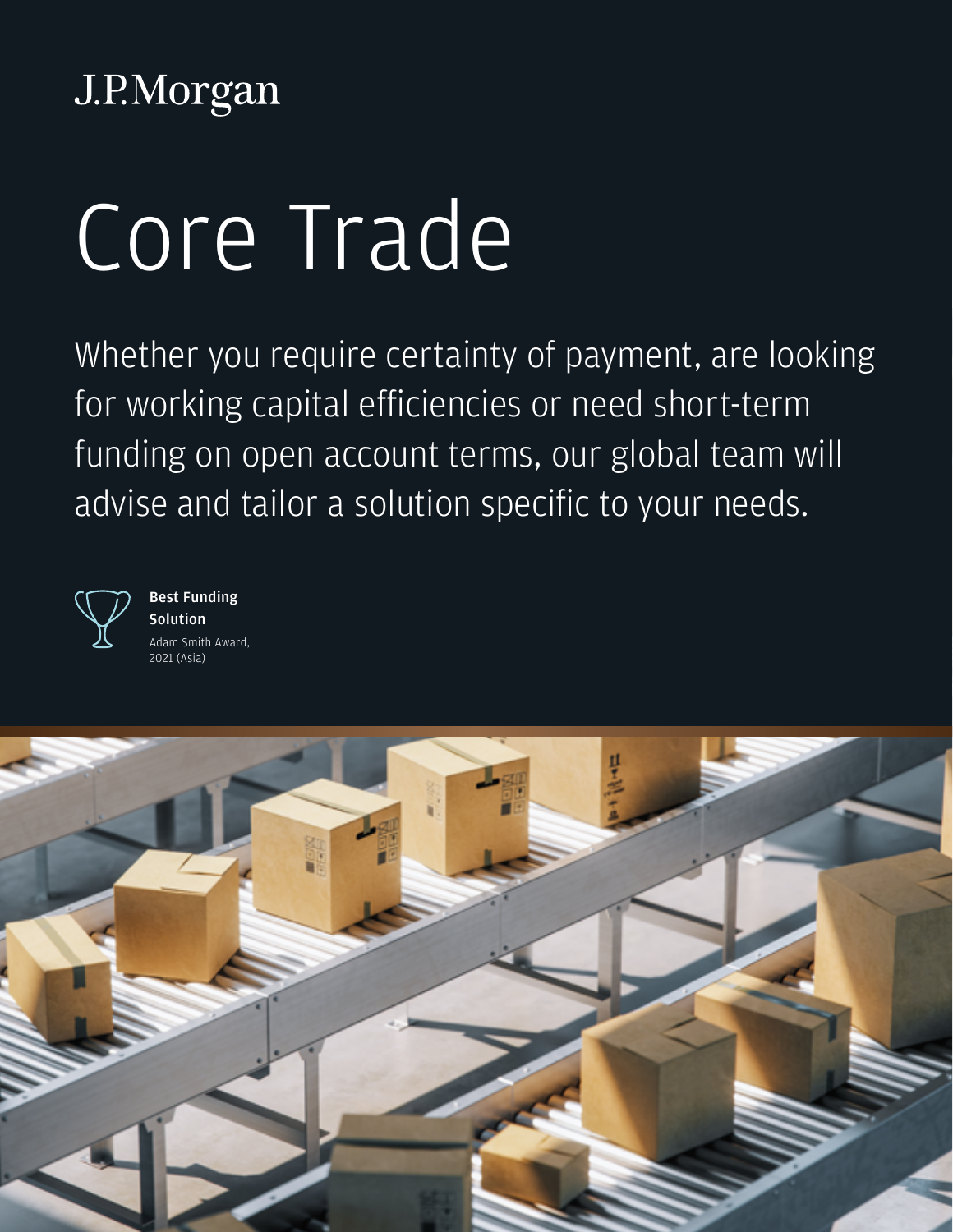Issue, advise, amend, confirm and discount Letters of Credit (LC) with our global network of correspondent banks through our next-gen Trade Channel platform.

## Benefits for the applicant / importer

- Mitigate the performance risk of the seller, with payment effected against compliant shipping documents
- Accelerate and manage cash flow through efficient LC structuring
- Potential to lower overall costs through J.P.Morgan's correspondent network
- Facilitate sustainable supply chains by ensuring sales growth and strong customer relationships with certainty

# Benefits for the beneficiary / exporter

- Alleviate the credit risk of the issuing bank / buyer as a result of having a bank to pay, on the due date, against a complying shipping document
- With confirmed LCs, you can:
	- Better manage cash flow knowing your exact pay date
	- Have the opportunity to get paid early, enhancing your cash conversion cycle
	- Enjoy specific country knowledge with individuals on the ground in many markets

#### **LEARN MORE ABOUT CORE TRADE SOLUTIONS**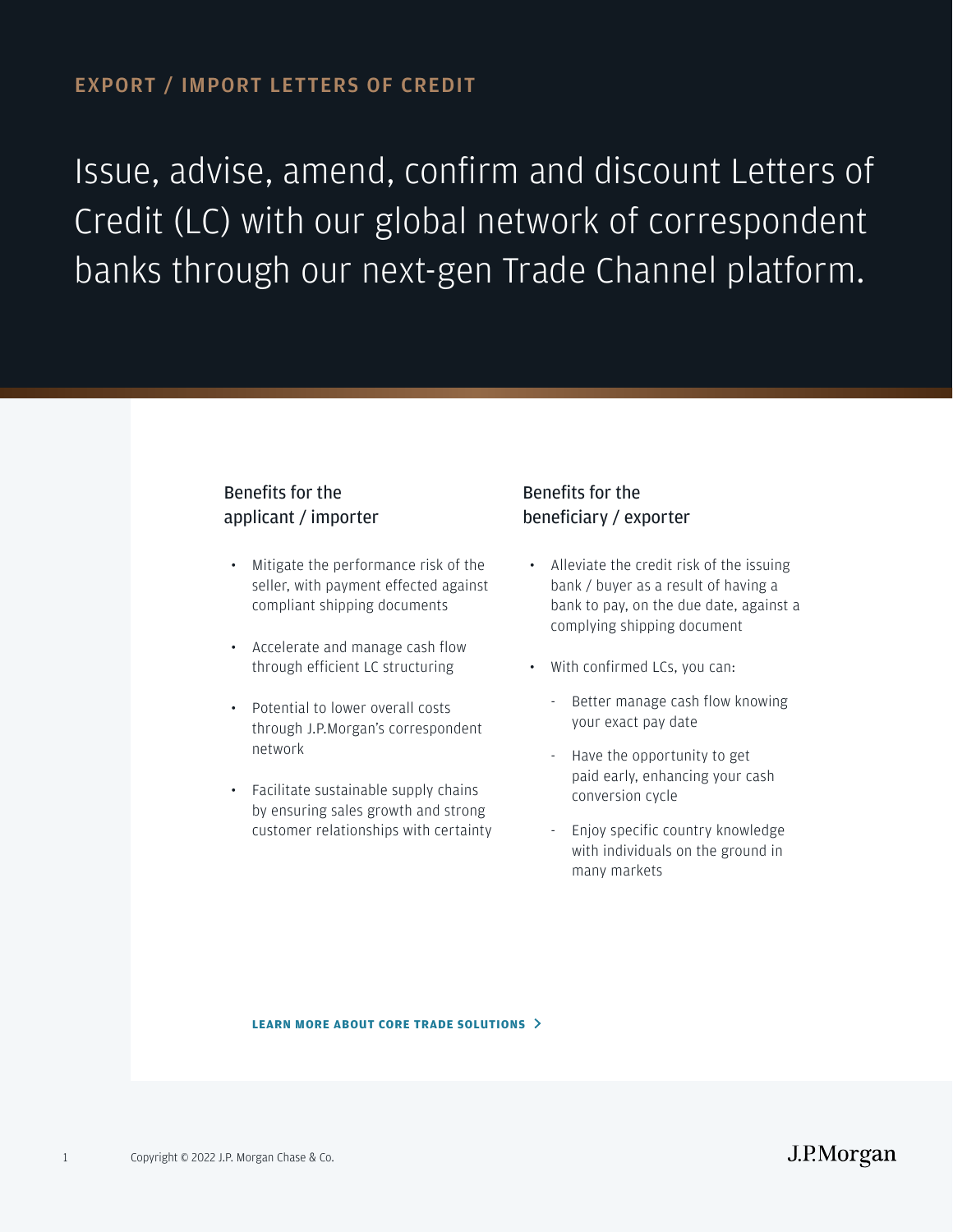When considering and managing potential default risk, let our dedicated team advise on the most appropriate solution across a range of financial, performance, bid, maintenance, tax and advanced payment Standby Letters of Credit (SBLC) and Guarantees.

#### How you benefit

- Optimize the growth of trade transactions / company footprint with new counterparties and regions
- Help reduce the overall cost by using our offices to issue the SBLC
- Efficiently manage and improve the processing of your SBLC applications with our award-winning online [Trade](https://tradeexpressinquiry.jpmorgan.com/tradeinq/  
)  [Channel](https://tradeexpressinquiry.jpmorgan.com/tradeinq/  
) platform
- Alleviate the credit risk of the issuing bank / buyer as a result of having a bank to pay, on the due date, against a claim
- Take advantage of our global reach to help facilitate the local issuance and reissuance of SBLCs and Guarantees in other countries, thereby reducing the need for multiple global facilities

#### **LEARN MORE ABOUT CORE TRADE SOLUTIONS**